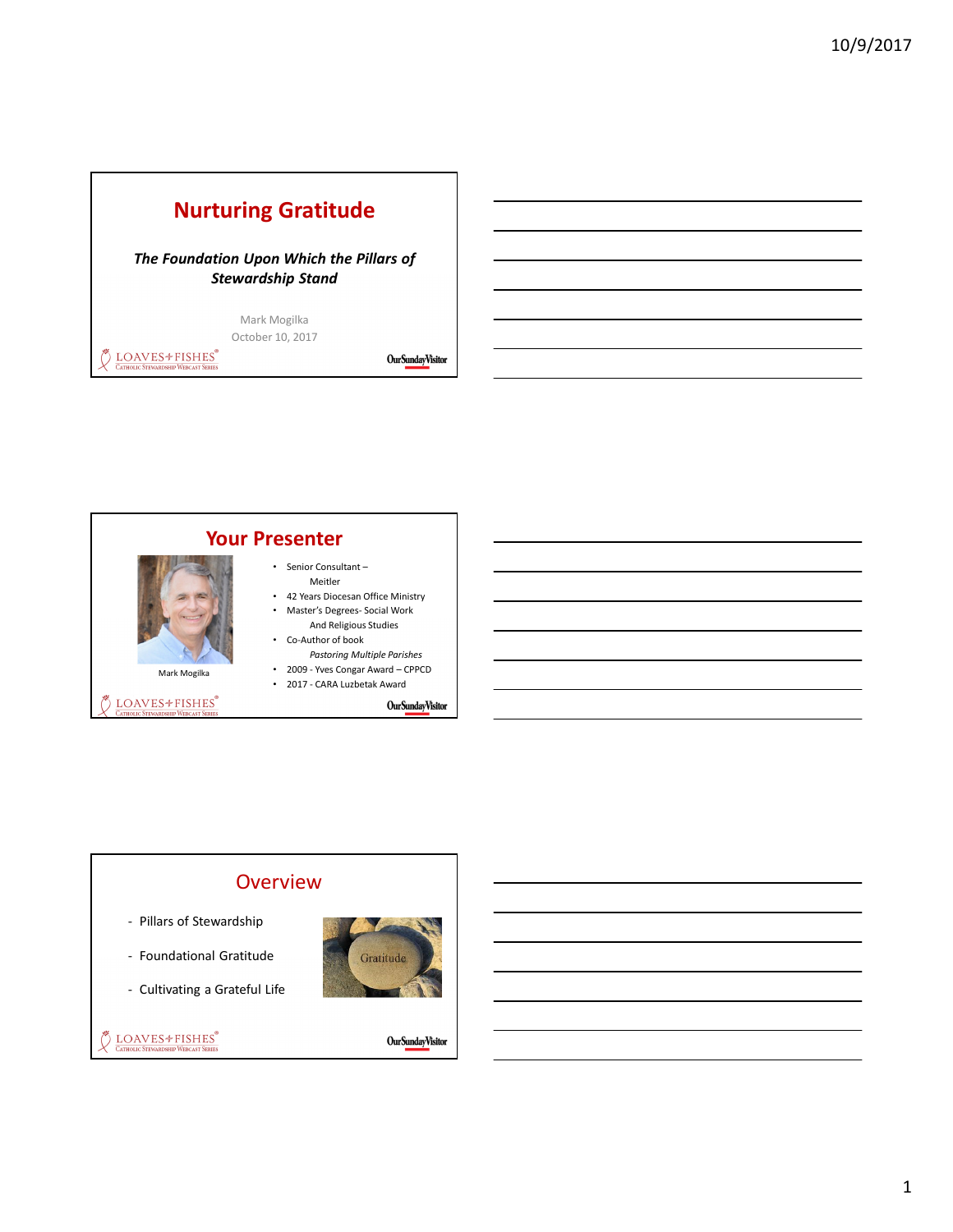

### Who Is a Christian Steward?

- One who receives God's gifts gratefully
- Cherishes and tends them responsibly
- Shares them in justice and love

Stewardship: A Disciples Response – US Bishops 1993

LOAVES+FISHES® Õ **CATHOLIC STEWARDSHIP WEBCAST SERIES** 



 $\pmb{Our \emph{Sunday} \emph{V}\emph{isitor}}$ 

#### Cicero

"Gratitude is not only the greatest of the virtues, but the parent of all others."

LOAVES<sup>+</sup>FISHES<sup>®</sup>

 $\pmb{Our \emph{Sunday} \emph{V}\emph{isitor}}$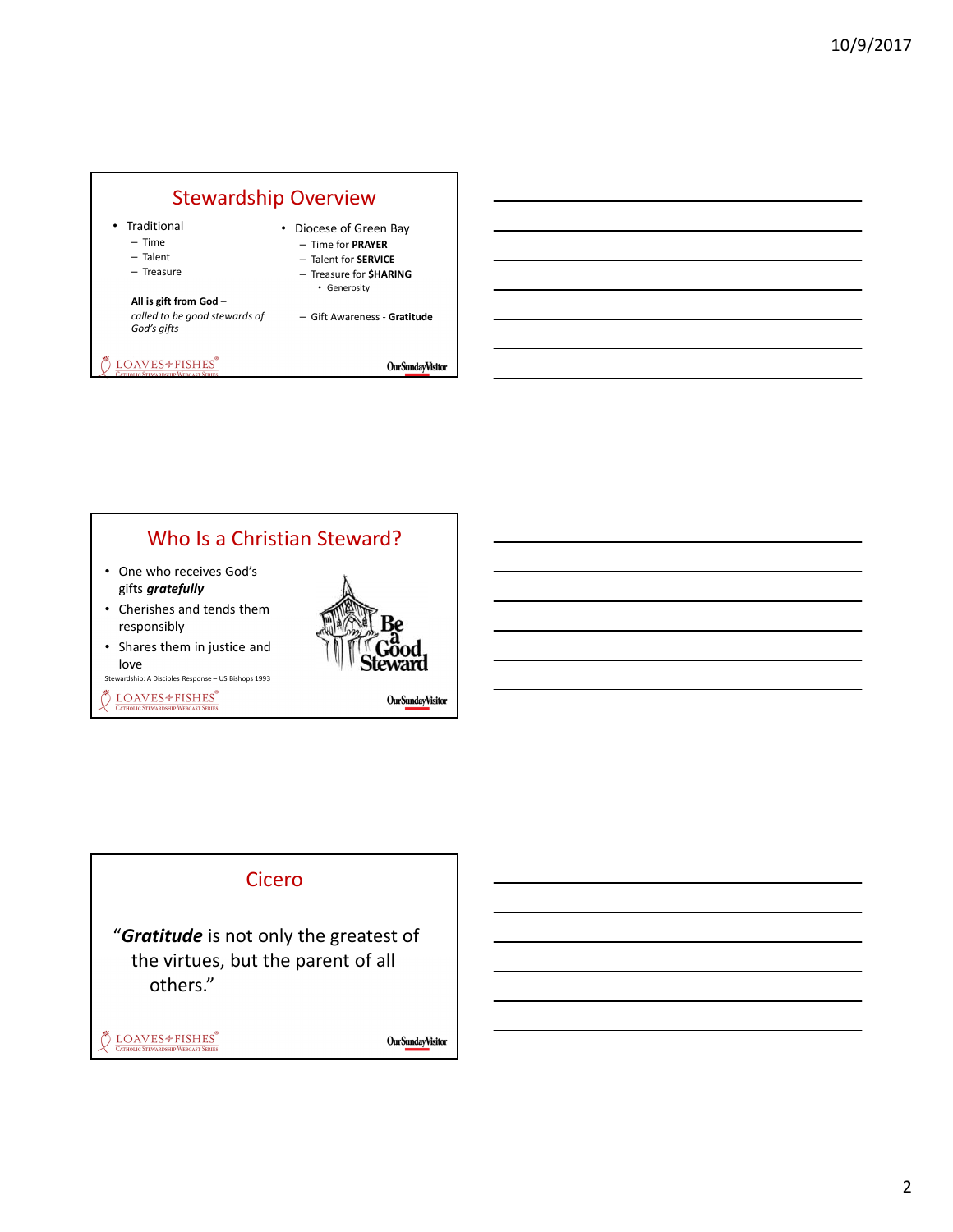### Gratitude Defined

Two Key Qualities

1. Recognition that something is valuable to you which has nothing to do with monetary worth (affirmation of goodness)



2. It is freely given – gratis (source of goodness is outside ourselves)

 $\bigotimes^\infty \;\;\underline{\text{LOAVES}} \text{\# FISHES}^\circ$  Catholic Stewardship Webcast Series

**OurSundayVisitor** 

### Gratitude is a Choice

- Grateful people take little for granted
- They see the gifts and blessings and more than a half full glass
- $\bigotimes^\text{W}\underset{\text{Cattollic StrewaroshhP}\text{Weibcas} }{\text{LOAVES}}\text{+FISHES}^\text{P}$



#### Lack of Gratitude • Leads to unhappiness Be Grateful. • "if not grateful, then no matter how much we have, we will not be happy – we will always want something else or something more" Br. David Steindl-Rast $\stackrel{\text{\tiny def}}{>}$  LOAVES<sup>\*</sup> FISHES  $\pmb{Our \emph{Sunday} \emph{V}\emph{isitor}}$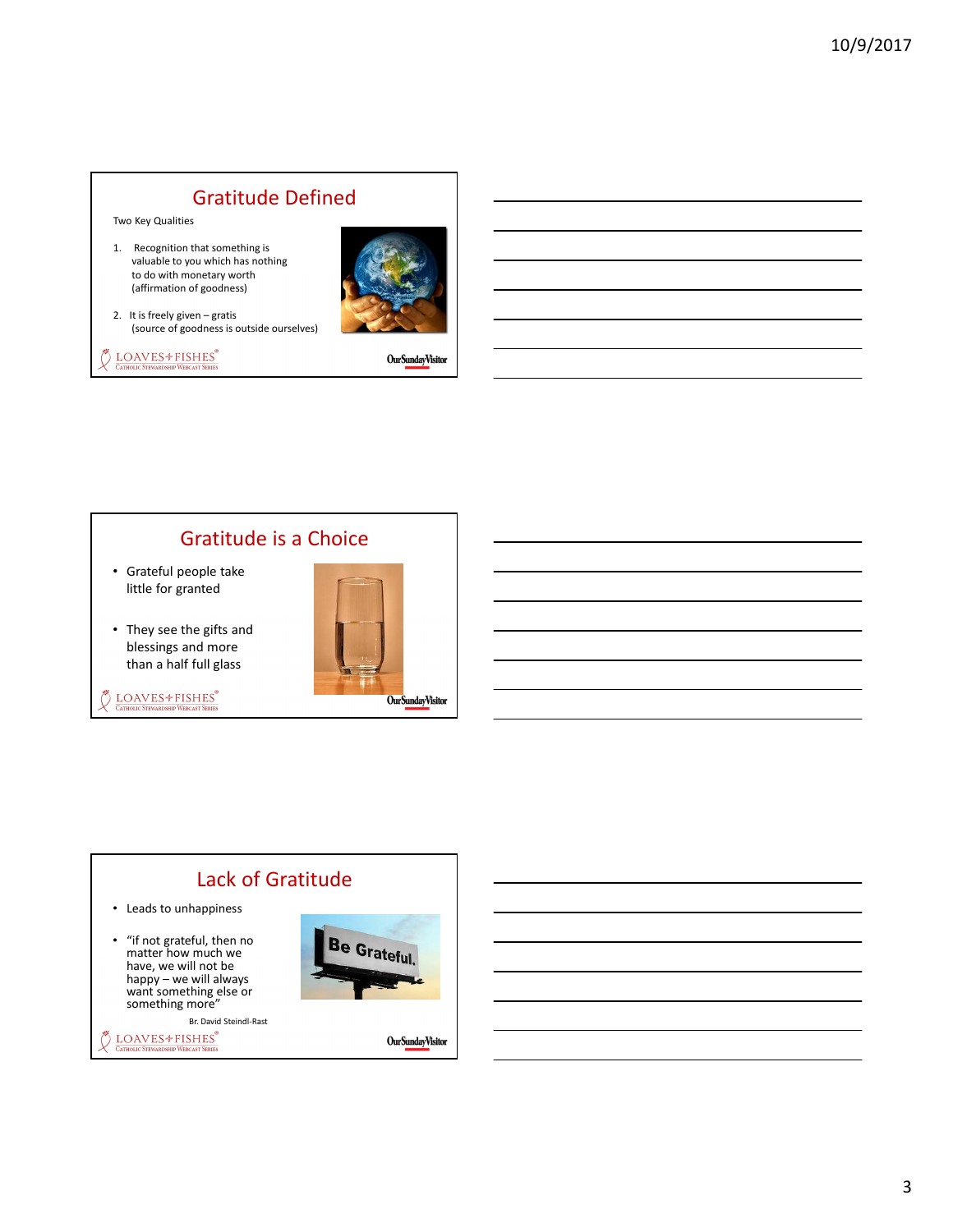### Negativity

- Gratefulness does not mean be Pollyanna
	- In face of difficulty what can I learn
	- What is God trying to teach me through this?
	- There are people who would love to have your bad days

DSHIP WERCAST SERIE

 $\bullet$  LOAVES<sup>+</sup> FISHES<sup>®</sup>



**OurSundayVisitor** 

#### Dr. Robert A. Emmons

• World's leading scientific expert on Gratitude – it improves

– Personality

- Health
- Emotional – Social
- Career

Overall – Happiness & Joy



DOAVES+FISHES® **CATHOLIC STEWARDSHIP WERCAST SERIES** 



- Grateful People
	- Sleep better
	- Lower blood pressure
	- Less fat intake
	- Strengthen immune
	- system
	- Healthier hearts

DOAVES<sup>+</sup>FISHES®

• And

- Less aging of brain
- Exercise more
- Decreased pain levels
- Higher energy levels – Potentially – lengthen
	- life span

 $\ensuremath{\text{Our}\text{Sunday}\text{V}\text{isitor}}$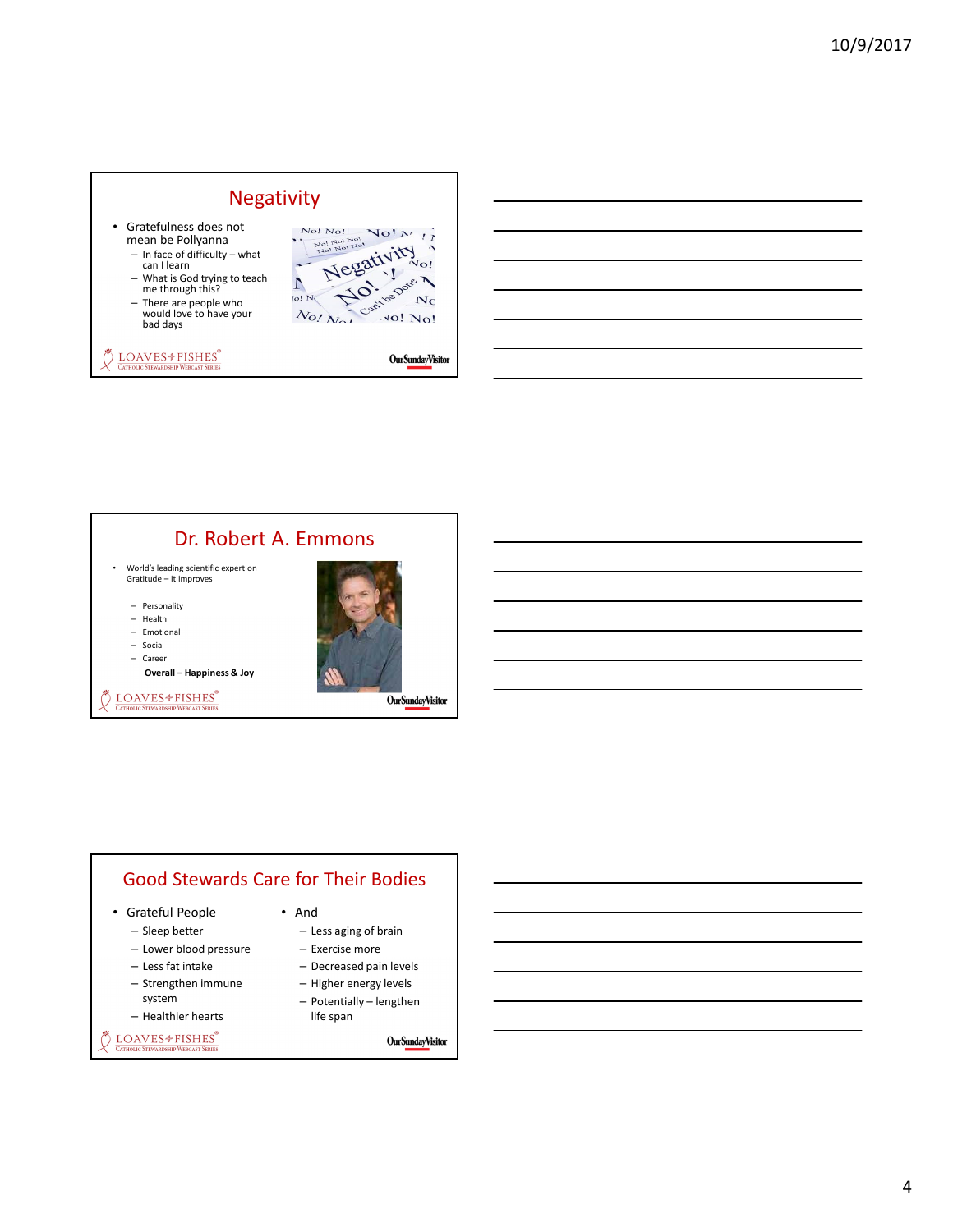#### Pillars of Stewardship & Gratefulness

- Time for Prayer
- Talent for Service
- Treasure for Sharing (Generosity)



LOAVES+FISHES®



# Time for Prayer

- Helps us to stop, look and appreciate gifts we may take for granted
- Helps us build relationship with God in thanksgiving for the source of our blessings
- $\bigotimes^\textsf{W}\underset{\text{Catholic Strwarapship Webcast Series}}{\text{LOAVES}}$



Our Sunday Visitor

### Time for Service

- Builds self esteem
- Confidence in relationships
- Enhanced couple relationships

DOAVES+FISHES®



OurSundayVisitor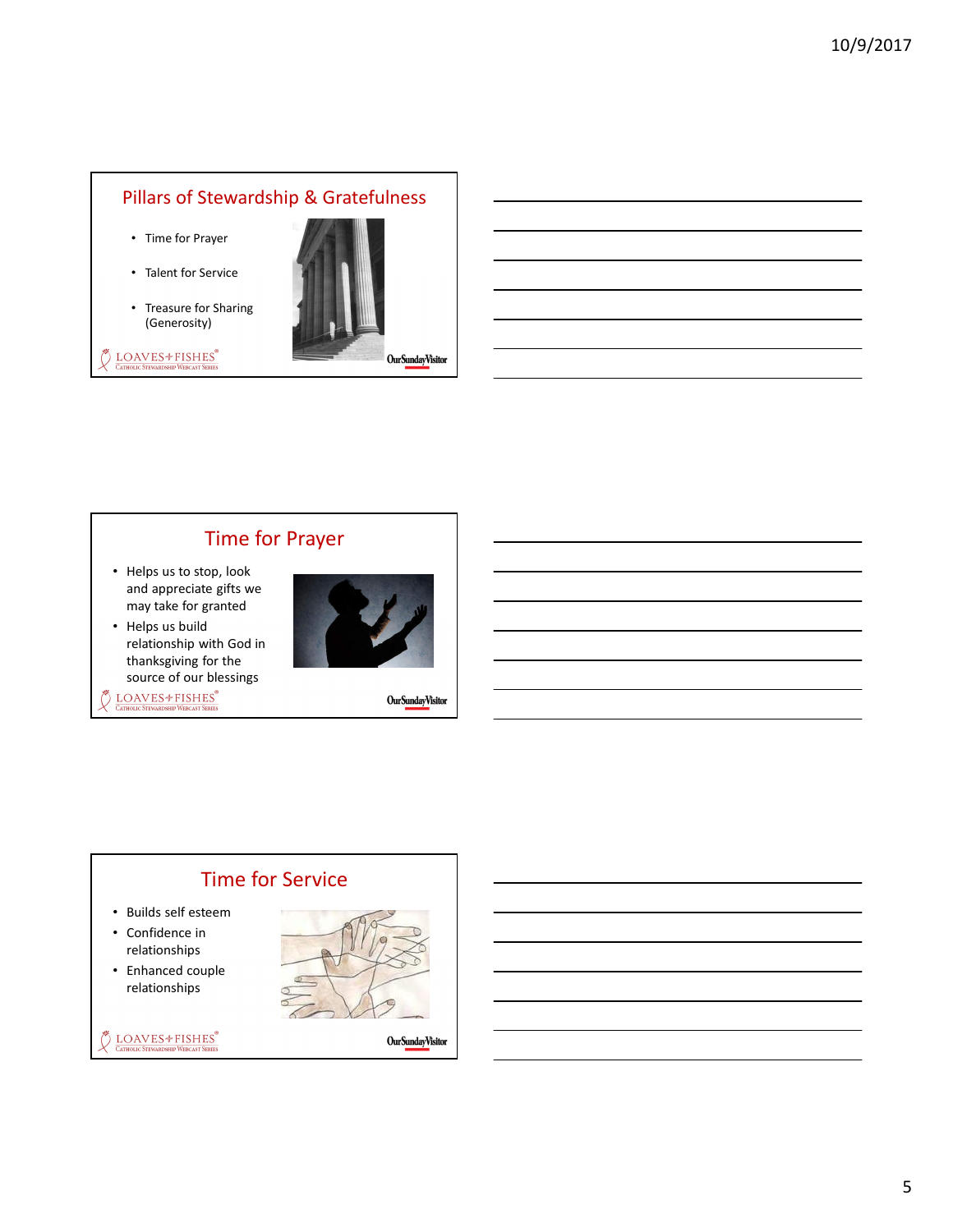### Treasure for Sharing (Generosity)

- Opens the door to abundance
- Less materialistic
- "If you are really thankful, what do you do? You share" W. Clement Stone



 $\bigcirc$  LOAVES  $\bigcirc$  FISHES<sup>®</sup> **HIP WERCAST SERIES** 

**OurSundayVisitor** 



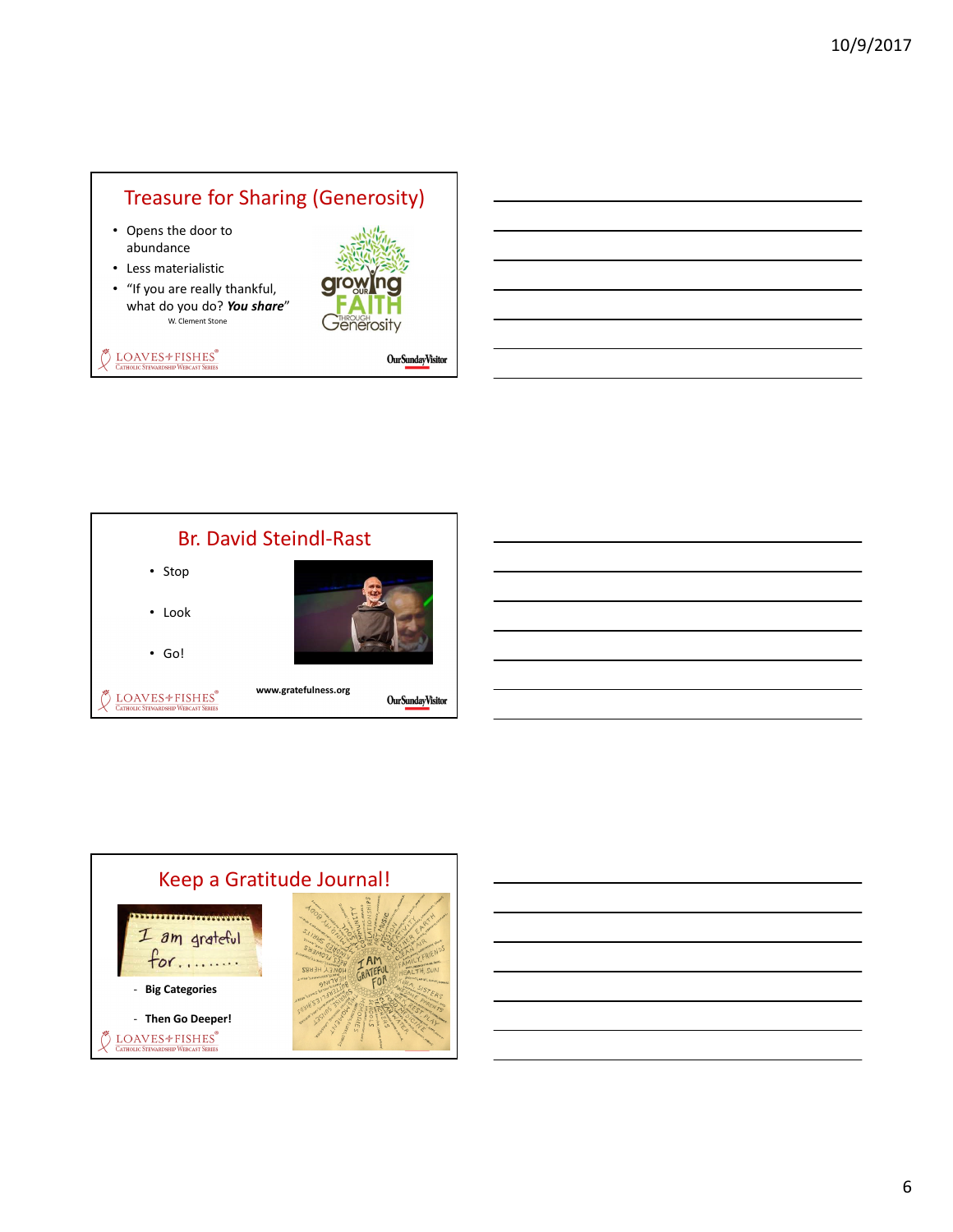### Express Gratitude

- Write a note
- Random Acts of Kindness

DOAVES<sup>+</sup>FISHES®



OurSundayVisitor

### Ignatian Prayer of Examen

- 1. Place self in God's presence
- 2. Reflect on day with gratitude for this day's gifts
- 3. Ask for Holy Spirit to help review the day with honesty & patience

 $\bullet$  LOAVES  $*$  FISHES $^*$ **DSHIP WERCAST SERIES** 

- 4. Review your day
- 5. Have heart to heart with Jesus
	- seek forgiveness - ask for direction
	- share concern
	- express gratitude

**OurSundayVisitor** 

### The Mogilka Mantra • Really?

- Thank God be grateful you are now a member of the staff – because
- From this day forward no problems in ministry!

DOAVES<sup>+</sup>FISHES®

– what we do have are Opportunities for

Virtuous Action !!

• Don't have problems here

Our Sunday Visitor